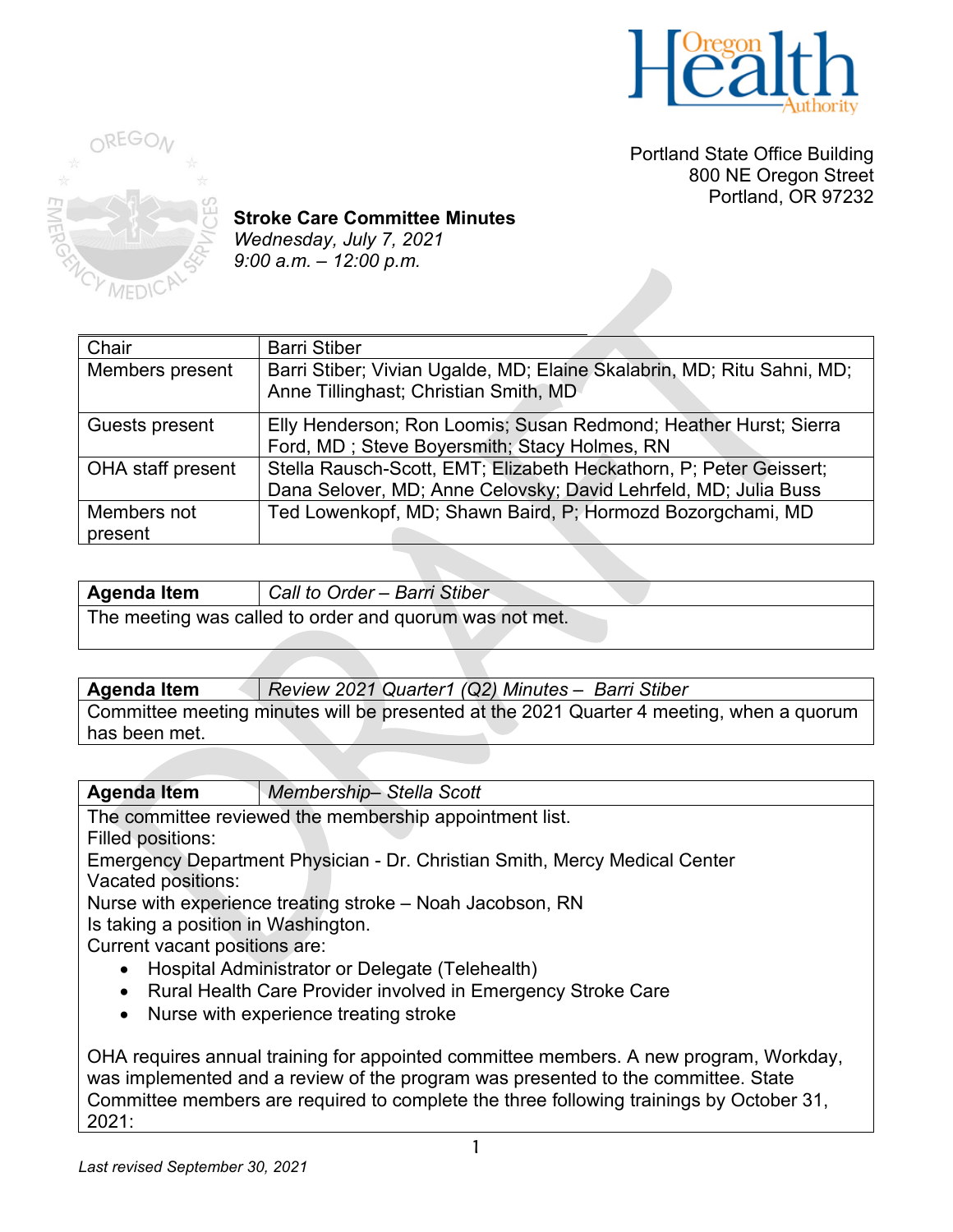- DAS EIS 2021 Information Security Training: Foundations (time not posted)
- OHA DAS 2021 Preventing Discrimination and Harassment in the Workplace (45 minutes)
- OHA DAS 2021-22 Public Records (15 minutes)

A training guide will be sent to all committee members after the meeting.

Recommendation to recruit for open positions:

It was decided to send the recruitment for open positions to the above lists for recruitment. Stella shared the link for appointment application to the group through chat: <https://www.surveymonkey.com/r/EMSTSCOMMITTEE>

| <b>Action</b> | Recruitment for open positions:                                             |
|---------------|-----------------------------------------------------------------------------|
|               | State- send a recruitment letter with information for interested parties to |
|               | apply                                                                       |

| Agenda                         | EMS & Trauma System Program update – Dr. David Lehrfeld, Dr. Dana |
|--------------------------------|-------------------------------------------------------------------|
| <b>Item</b>                    | Selover, Elizabeth Heckathorn, NRP                                |
| $\overline{11}$ $\overline{0}$ | $\Gamma$ MC Modernitan                                            |

HB 2076 – EMS Modernization

2021 Session: did not progress through committee and the ambulance agency/vehicle licensing fee increases passed in HB 2910

Feedback on the bill :

- Support for emergency health care system concepts and continuing work from 2010, improvement is still relevant, important for health equity in EMS, essential for disaster readiness.
- Concern about membership on boards (addressed), authority of boards (addressed), EMS Medical Direction, data confidentiality, hospital designations for STEMI and pediatric and unintended consequences of regionalization and county Ambulance Service Area work.

Next steps: work with legislative sponsors on a workgroup to resolve concerns and bring back a bill for future session.

Workgroup to analyze the current emergency health care system and recommend framer for modernization and sets evaluation criteria.

There was support from the Stroke system during the legislative session and will need to continue the support for the next legislative session.

Other EMS-Related bills:

HB 2359 Health Care Interpreters – participate in rulemaking

HB 3159 REAL-D and SOGI Data collection – exception for EMS

HB 2397 Senior EMS Innovation Program Advisory committee at ODHS – track rulemaking

HB 2417 Behavioral Health Crisis Intervention – participate in workgroups for 988 hotline/911 dispatch collaboration, mobile crisis response units/EMS response connections and hand-offs and Crisis Stabilization Centers/licensed hospital overlap. Will track implementation and rulemaking.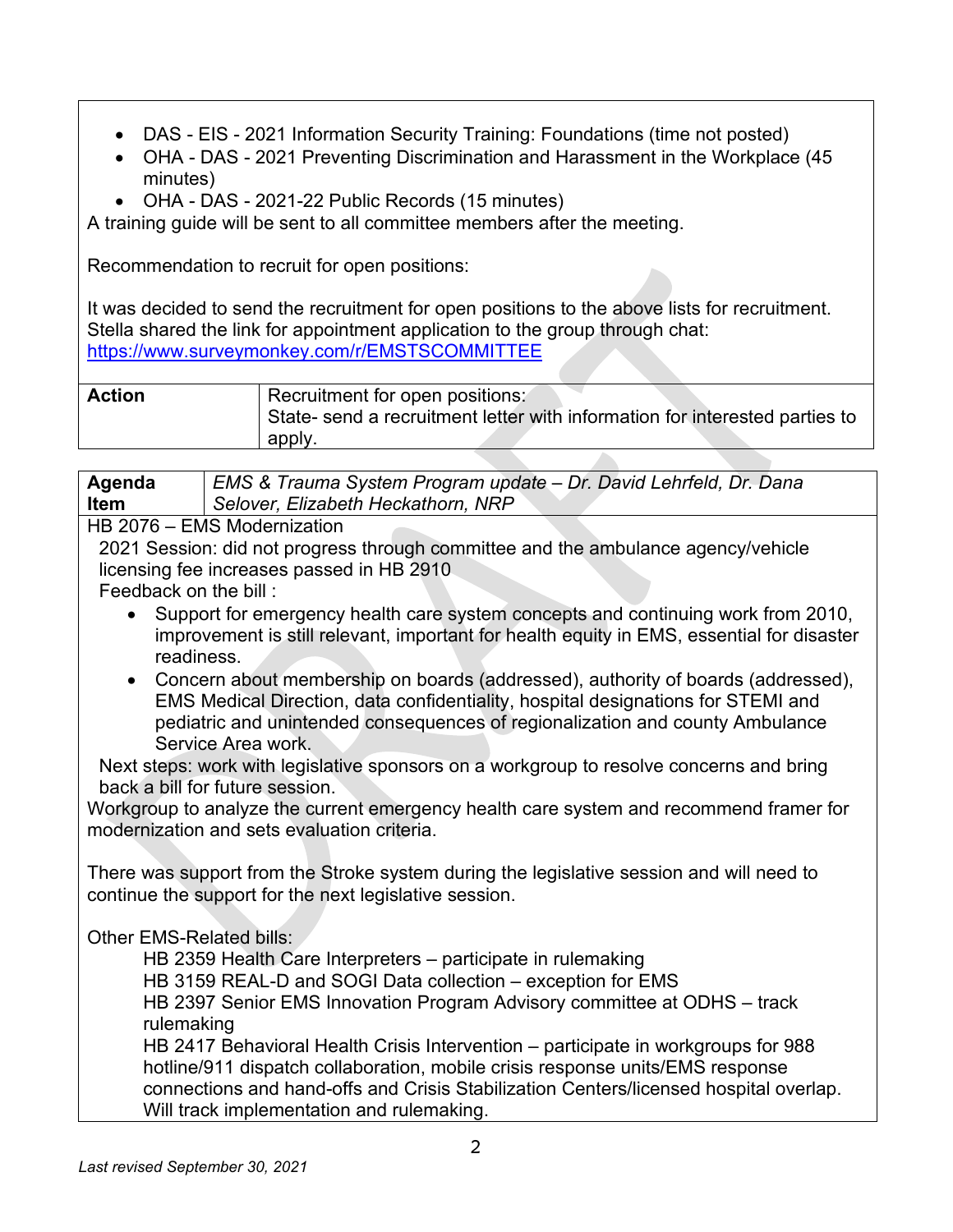The state is still in the process of hiring a State Trauma Coordinator. Background checks are taking place. Two administrative support staff positions are still open and will start recruiting soon.

Renewals for EMS providers, agencies and vehicle are complete. Just under 10,000 providers have renewed. This is 1,000 below the average. The state plans to analyze and review data regarding the lower renewal rates.

| <b>Agenda Item</b> | Rehabilitation Workgroup - Vivian Ugalde |  |
|--------------------|------------------------------------------|--|

Dr. Vivian Ugalde met with Julia Buss, OHA Stroke Prevention, and discussed ways to send the survey out.

Office of Rural Health Rural Health Care Newsletter was included and sent June 15th Cathy Orias, Policy Analyst – Safety, Oversight and Quality Unit – Nursing Facilities Licensing

• Emailed the survey to all Oregon Licensed Nursing Home Administrators Alissa Robbins, Deputy Director, Transformation Center- Health Policy and Analytics Division contacted:

- PCPCH program newsletter Rachel Palmer (June newsletter to be included)
- Provider Matters newsletter Kim Witbeck
- Innovator Agents

Sent a message to the CCOs through the Innovator Agents, asking the CCOs to send to their provider networks to reach anyone who might've been missed through the other channels.

If we let them know which regions are most in need of being reached, that can be helpful for the CCOs to know as well.

With contacts sending the survey out only 2 responses were received. Next steps:

- Review and revamp the current survey to shorten the questionnaire
- Work with other groups to review data already collected, requested in the survey.
- Review the tasks allowed for Stroke Prevention.

Dr. Ugalde will follow up with:

- Oregon Hospital Association
- American Heart Association

Dr. Selover will discuss with team the contacts and request. She will also discuss with Leadership in the Stroke section to discuss the resources and staff available to help with collecting the information requested in the current survey.

| <b>Action Item</b> | Dr. Ugalde will follow up with:<br><b>Oregon Hospital Association</b><br><b>American Heart Association</b>                                                                                                                                              |
|--------------------|---------------------------------------------------------------------------------------------------------------------------------------------------------------------------------------------------------------------------------------------------------|
|                    | Dr. Selover will discuss with team the contacts and request. She will<br>also discuss with Leadership in the Stroke section to discuss the<br>resources and staff available to help with collecting the information<br>requested in the current survey. |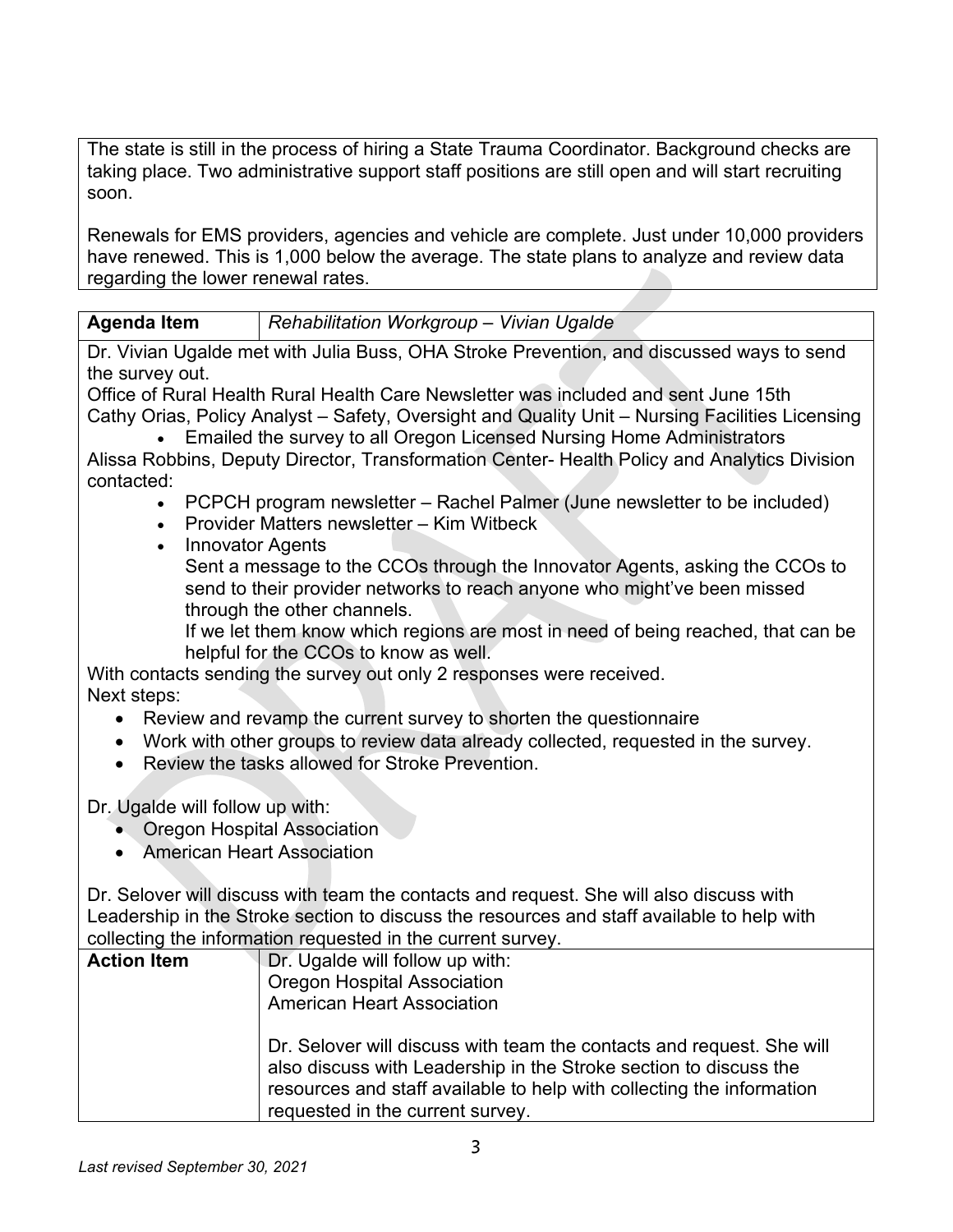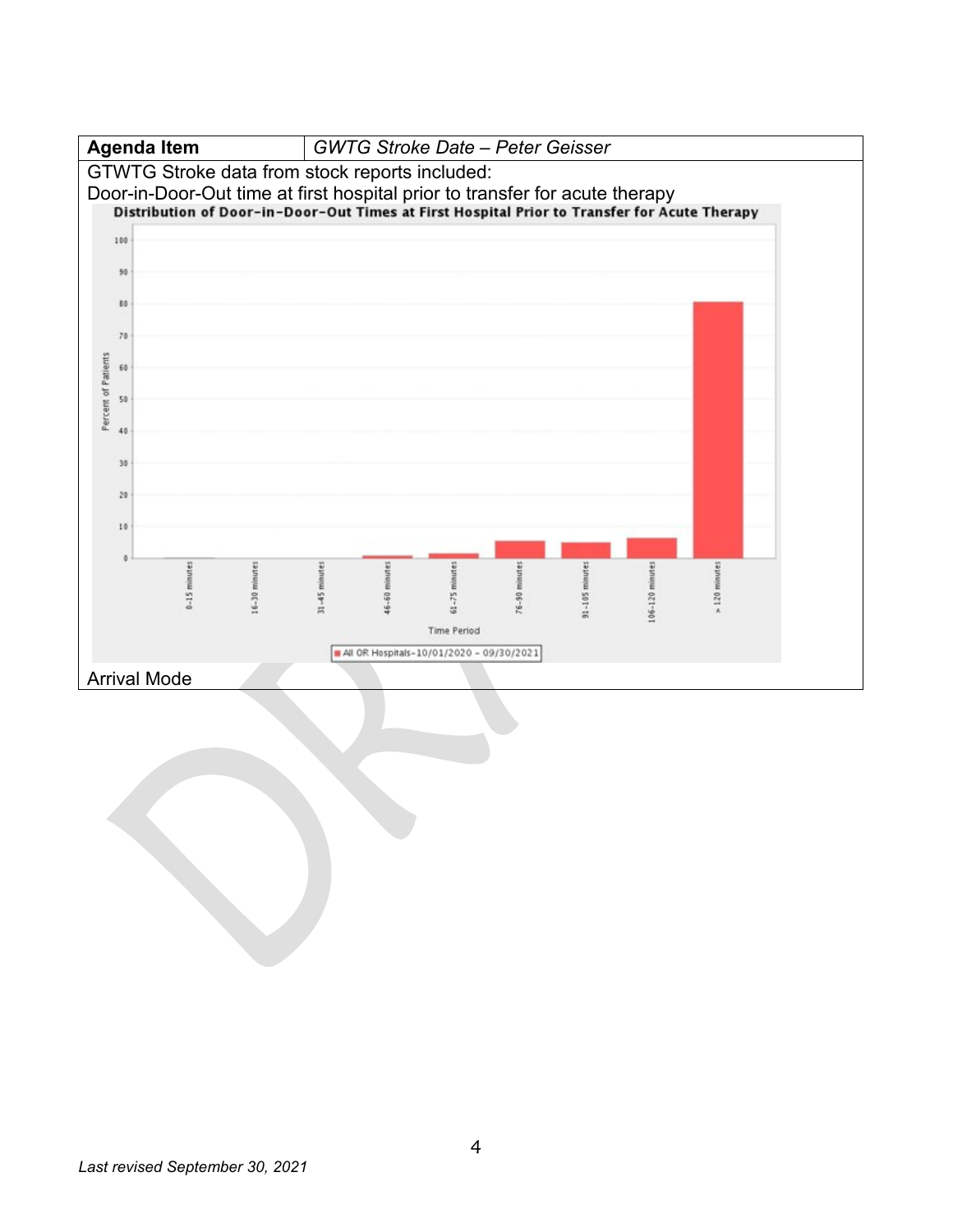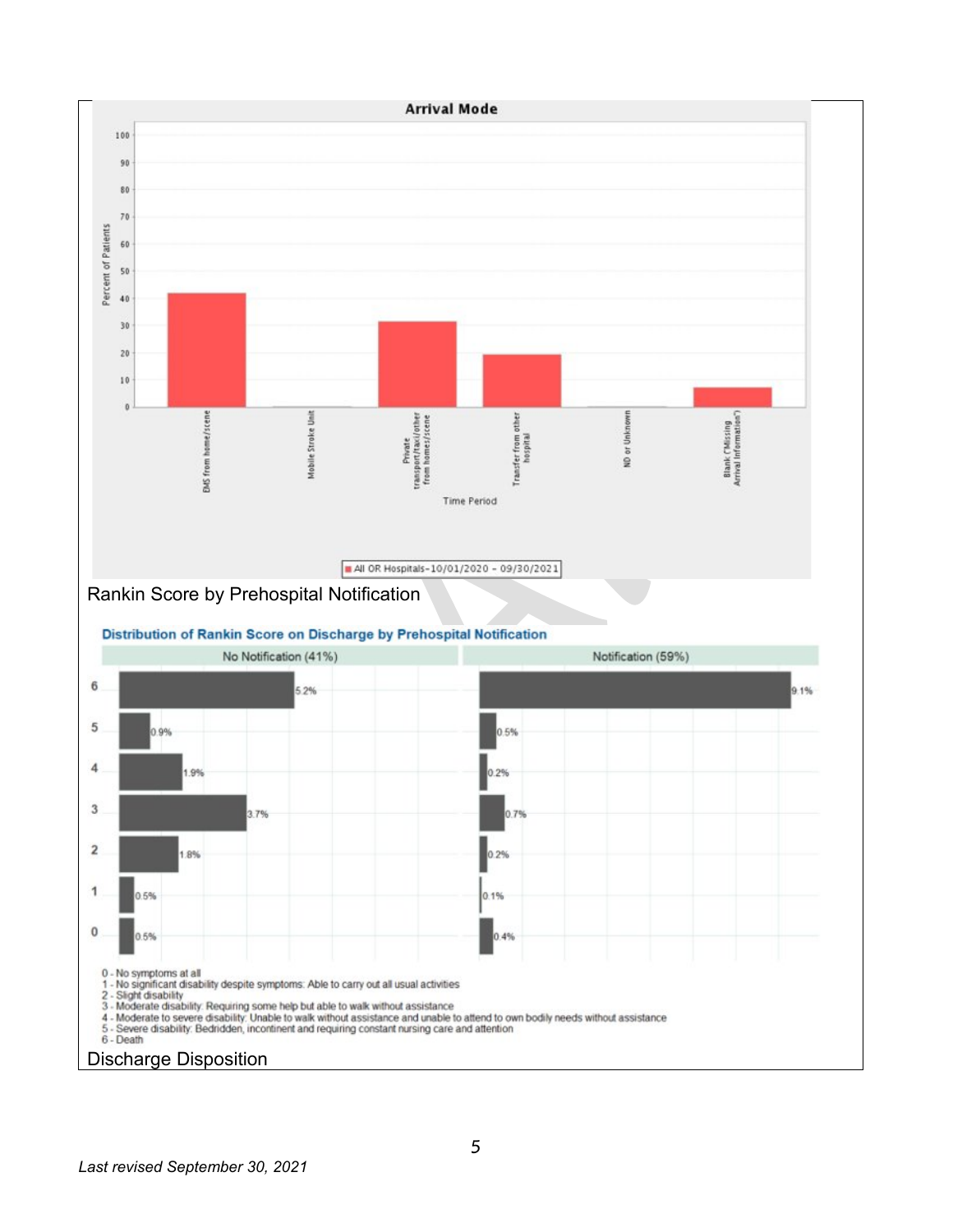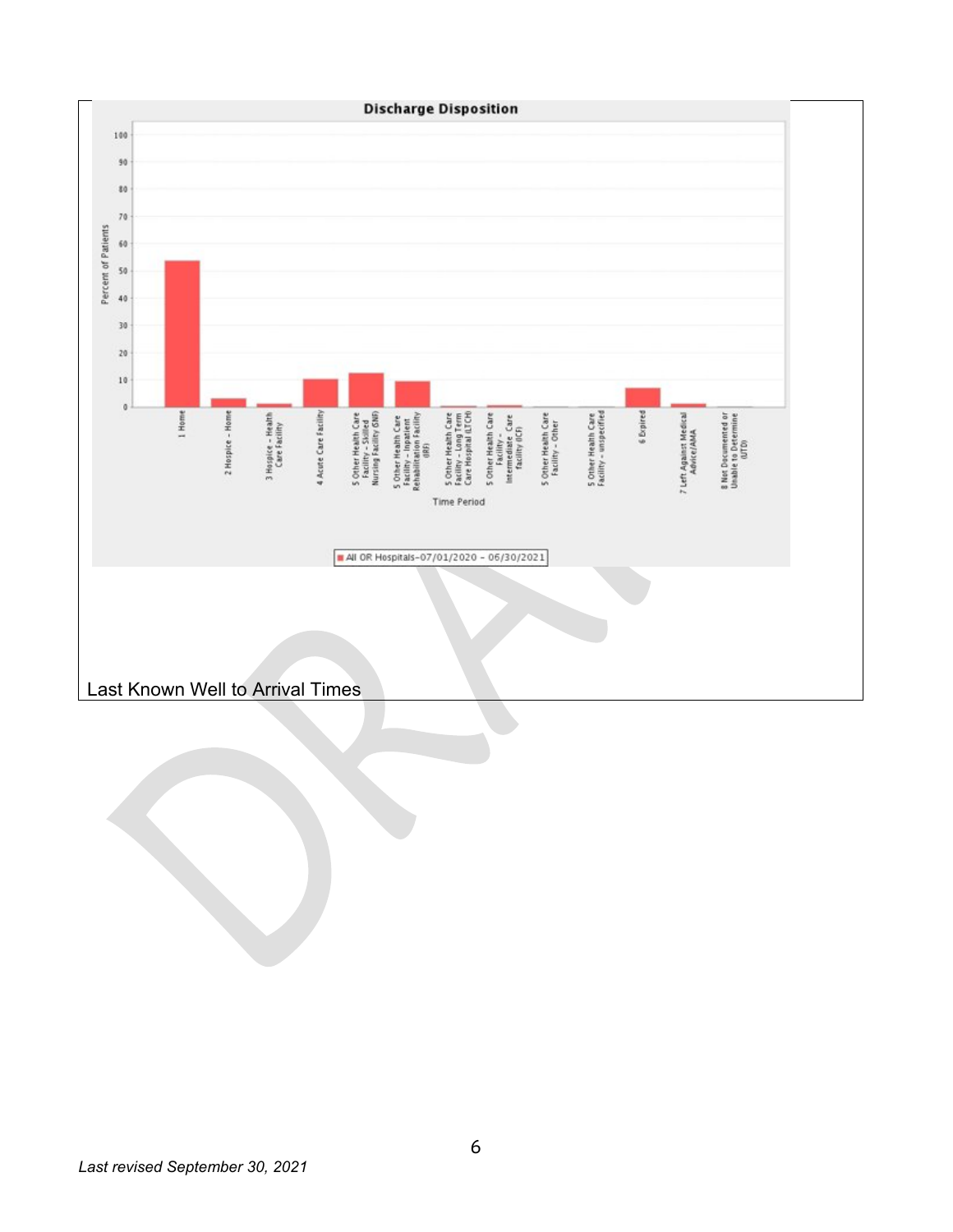



Additional Proposed Metrics:

- Geographic distribution
- Stroke scale with outcome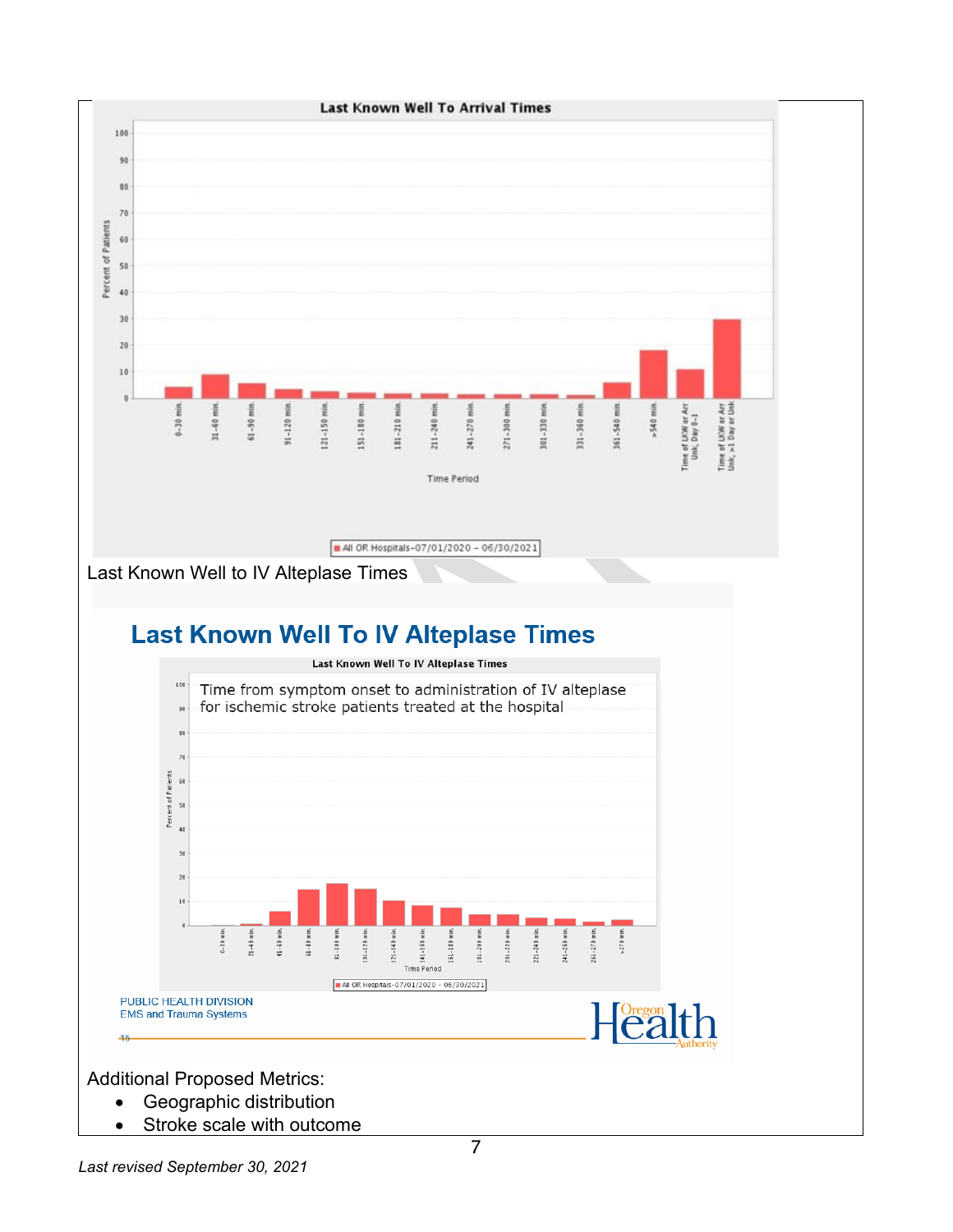Peter and Ron will discuss ways to collaborate and present useful data to the committee. Specifically, looking at ways to filter patient and advanced care for stroke patients. Request to review the non-notification of prehospital care compared to those notified and how many were missed.

Look specifically at patient who received TPA and time to CT with notified vs. not notified by prehospital.

Priorities for next meeting:

Geographic distribution – this will support the systems of care within the state and impact intervention.

Time to imaging / ED arrival broken out by geographic distribution. Focus on the patient zip code.

Review at other states to identify what is being shared at the state level.

AHA Hospital Account update –

2 AHA GWTG Stroke hospitals still have not signed the amended contract for state requirements.

5 AHA GWTG Stroke hospitals that are not required still have not signed the amended contract.

Interfacility transfer layer – Superuser account

An optional Prehospital layer for hospital GWTG data. The layer can be added to the hospital account by contacting AHA.

**Action Item State office and AHA will collaborate and present useful data.** 

**Agenda Item** *Committee Legislative Report – Stella Rausch-Scott* 

The Stroke Care Committee is required to present a Legislative Report. The Legislative report is a maximum of two pages and includes updates to Legislation on the work that is taking place through the Stroke Care Committee.

A draft of the committee report has already been created. At this time only one submission has been received. Noah Jacobson was on the workgroup but has since left the committee as his job transitioned to a different state.

Stella Scott will send the updated drafted report to the workgroup.

**Action Item** | Workgroup email to include next step and the drafted legislation report.

**Agenda Item** *2021 Committee work – Barri Stiber* 

The state presented a Stroke map that was created in 2017. This was manually created with reviewing data from multiple locations. The map needs to be updated. A request to support the map. OSN stated the same process took place for their state map.

-Endovascular Ready hospital is a new center type

It was discussed that one map be created and that all would reference the single map.

A state website was discussed that would support a resource list. This would include links to hospital data that OHA already created and published.